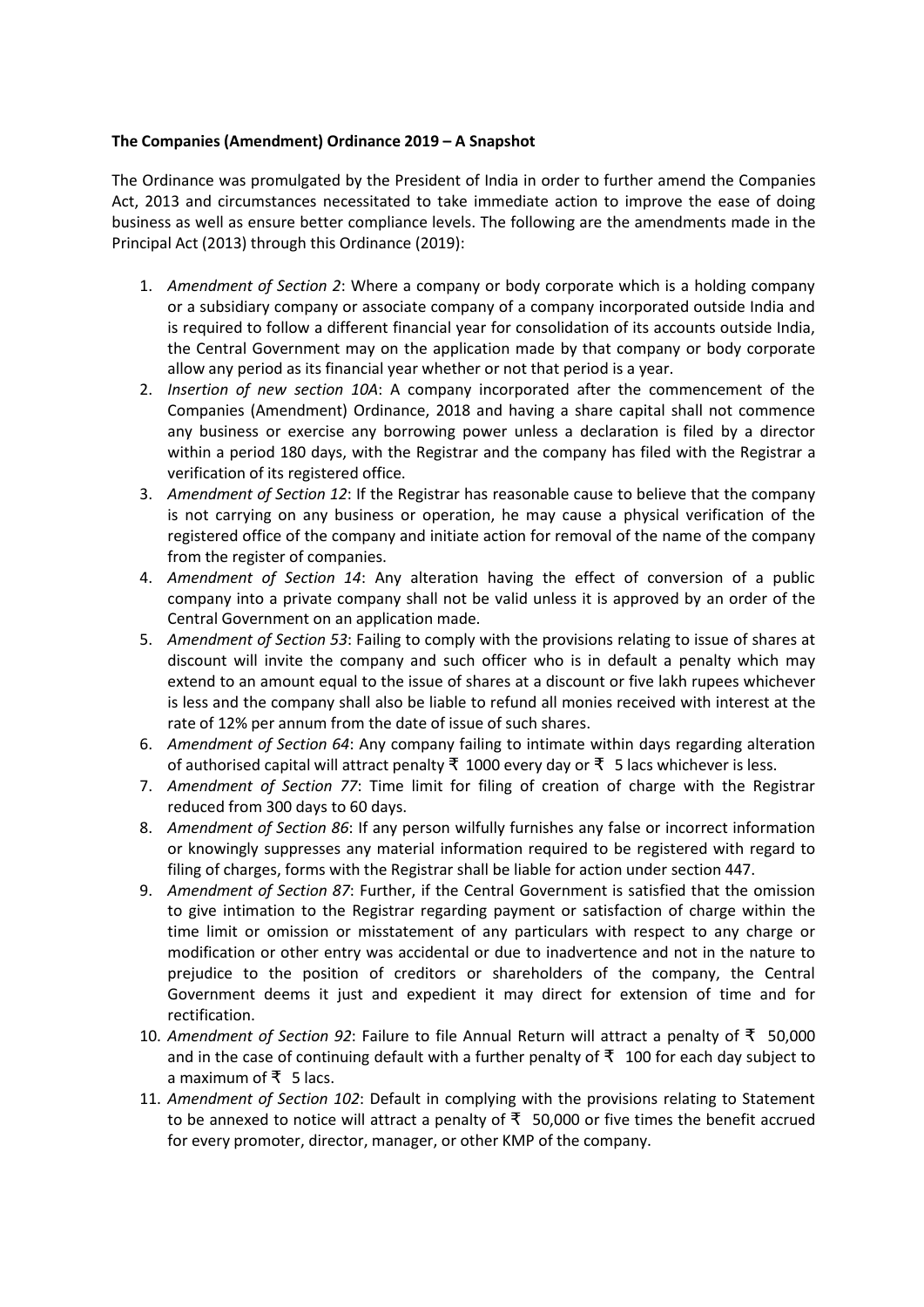- 12. *Amendment of Section 105*: Failure to bring in the notice of the meeting with a reasonable prominence a statement relating to entitlement that a member can appoint a proxy is liable to a penalty of  $\bar{x}$  5,000.
- 13. *Amendment of section 117*: Failure to file resolutions with the Registrar before the expiry of the specified period shall be liable to a penalty of  $\bar{x}$  1,00,000 and in the case of continuing default with further penalty of ₹ 500 for each day subject to a maximum of ₹ 5 lacs.
- 14. *Amendment of Section 121:*If the company fails to file the annual report before the expiry of the period specified therein, such company shall be liable to a penalty of one lakh rupees and in case of continuing failure, with a further penalty of five hundred rupees for each day after the first during which such failure continues, subject to a maximum of five lakh rupees and every officer of the company who is in default shall be liable to a penalty which shall not be less than twenty-five thousand rupees and in case of continuing failure, with a further penalty of five hundred rupees for each day after the first during which such failure continues, subject to a maximum of one lakh rupees.
- 15. *Amendment of Section 137:* Failure to file copy of the financial statement with the Registrar shall be liable to a penalty of one lakh rupees and in case of continuing failure, with a further penalty of one hundred rupees for each day after the first during which such failure continues, subject to a maximum of five lakh rupees.
- 16. *Amendment of Section 140:* If the auditor fails to give notice to the Registrar of his resignation within 30 days from the date of his resignation in the prescribed form he or it shall be liable to a penalty of fifty thousand rupees or an amount equal to the remuneration of the auditor, whichever is less, and in case of continuing failure, with a further penalty of five hundred rupees for each day after the first during which such failure continues, subject to a maximum of five lakh rupees.
- 17. *Amendment of section 157:* If any company fails to furnish the Director Identification Number, such company shall be liable to a penalty of twenty-five thousand rupees and in case of continuing failure, with a further penalty of one hundred rupees for each day after the first during which such failure continues, subject to a maximum of one lakh rupees, and every officer of the company who is in default shall be liable to a penalty of not less than twenty-five thousand rupees and in case of continuing failure, with a further penalty of one hundred rupees for each day after the first during which such failure continues, subject to a maximum of one lakh rupees.
- 18. **Substitution of new section for section 159 (**Penalty for default of certain provisions): If any individual or director of a company makes any default in complying with any of the provisions of section 152, section 155 and section 156, such individual or director of the company shall be liable to a penalty which may extend to fifty thousand rupees and where the default is a continuing one, with a further penalty which may extend to five hundred rupees for each day after the first during which such default continues.
- 19. *Amendment of section 203*: If any company makes any default in complying with the provisions of section 203 (appointment of key managerial personnel), such company shall be liable to a penalty of five lakh rupees and every director and key managerial personnel of the company who is in default shall be liable to a penalty of fifty thousand rupees and where the default is a continuing one, with a further penalty of one thousand rupees for each day after the first during which such default continues but not exceeding five lakh rupees.
- *20. Amendment of section 248:* If the Registrar has reasonable cause to believe that the subscribers to the memorandum have not paid the subscription which they had undertaken to pay at the time of incorporation of a company and a declaration to this effect has not been filed within one hundred and eighty days of its incorporation under sub-section (1) of section 10A; or (e) the company is not carrying on any business or operations, as revealed after the physical verification carried out under sub-section (9) of section 12, the Registrar has power to remove the name of the company from the Register of Members.